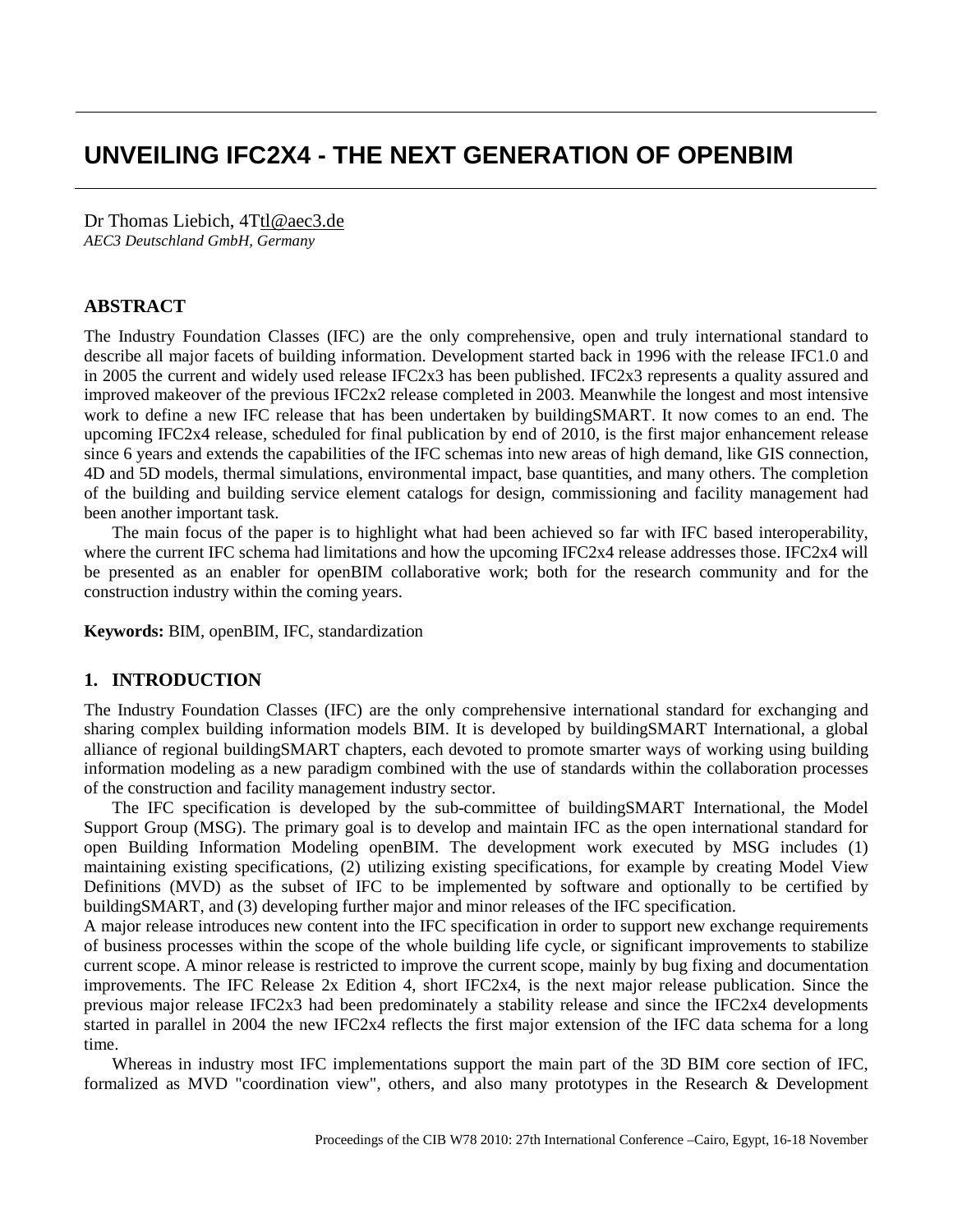community, look into utilizing the additional sections of IFC dealing with scheduling, quantity take-off, cost estimates, or environmental impact - to mention a few.

While the core section of IFC, the building element breakdown, the spatial structure and the shape representations are now considered to be well established and stable, those additional parts had to be analyzed for necessary improvements. This, and the incorporation of new content submitted by recent buildingSMART IFC extension projects, form the basis for IFC2x4.

## **2. HISTORY**

The development of IFC started back in 1996 with the release IFC1.0. It was only used in prototypes and helped to get first experiences to produce the stability release IFC1.5, a minor update, IFC1.5.1 had then been the first IFC release with commercial implementations. The scope was mainly the architectural part of a building model. Meanwhile the next release, IFC2.0 had been developed with support for several new exchange requirements, including a first schema for building services, cost estimation, and construction planning.

At the same time fundamental architectural issues with the structure, modularity and extensibility of the IFC schema had been discovered that led to a significant rework and finally to the platform release IFC2x. Regarding scope IFC2x can be considered a stability release with only minor scope increase. The core parts of IFC had been combined into a stable core that had been submitted to ISO for acceptance as a Publicly Available Specification (PAS). In 2005 the stable core of IFC2x obtained the ISO/PAS16739 number.



Figure 1: Publication dates of IFC releases

The next larger extension in scope had been realized with IFC2x2 published in 2003. Among the new schema extensions there had been 2D model space geometry, presentation (color, shading, hatching, etc.), extension of the building service component breakdown, structural analysis (loads, analysis model), structural detailing, support for building code checking and facility management. The extensions had been the final result of an IFC extension project framework formalized as part of the IFC2x platform development process.

During the pilot implementation program to realize support for IFC2x2 in commercial application several shortcomings became obvious. The relative short time frame of 2 1/2 year to achieve such a significant scope increase as it had been accomplished with IFC2x2 did not allow for the necessary feedback and prototype development work to validate all new concepts. Therefore the decision had been made to put the next schema extensions on hold and to concentrate on another stability release. The result had been IFC2x3 published in 2006. This release has been the first also commercially successful release of IFC with implementations in over 100 different software application (status Aug 2010).

<span id="page-1-0"></span>Table 1: Release cycle of IFC with schema name, main achievements and major changes and publication date. The duration shows the development time and the main purpose the development goals.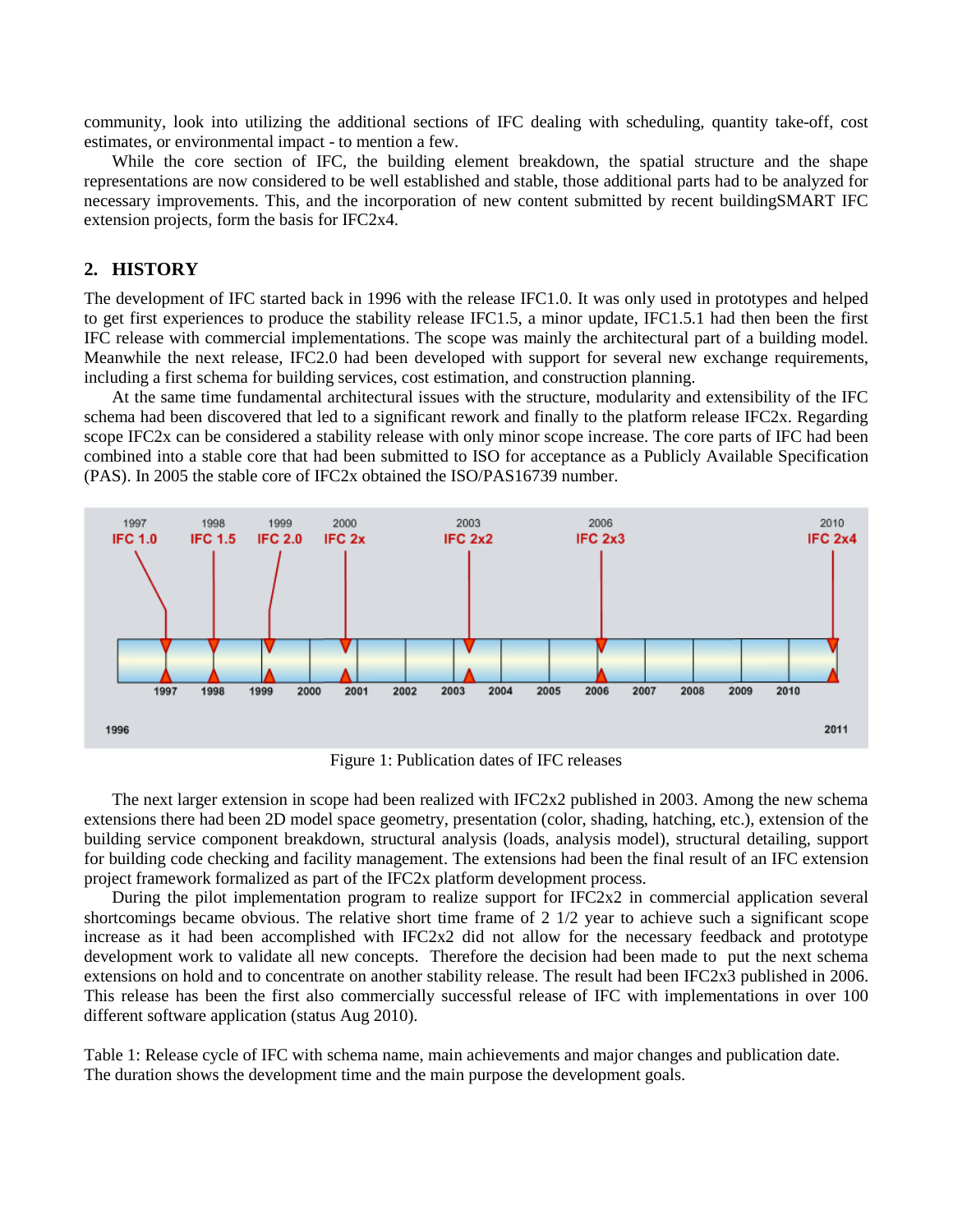| Release       | Schema name <sup>(1)</sup> | main achievements                                                                                                         | duration    | published           | main purpose                                    |
|---------------|----------------------------|---------------------------------------------------------------------------------------------------------------------------|-------------|---------------------|-------------------------------------------------|
| 1.0           | note $\overline{^{(2)}}$   | initial scope and technology proof of<br>concept                                                                          | 1 year      | Jan 1997            | initial release                                 |
| 1.5           | IFC150FINAL                | initial 4-tiers IFC schema architecture,<br>introduction of property set concept                                          | 1 year      | Dec 1997            | rework of early proof of<br>concept             |
| 1.5.1         | <b>IFC151</b>              | bug fixes and improvements, first<br>hyperlinked specification                                                            | $<1$ year   | Sep 1998            | stability release                               |
| 2.0           | IFC20_LONGF<br><b>ORM</b>  | major extension of scope, fully attributed<br>view (and other improved documentation)                                     | $>1$ year   | May 1999            | scope extension                                 |
| 2x            | IFC2X_FINAL                | major rework for modularity, new<br>documentation format, first ifcXML<br>schema in XSD                                   | $11/2$ year | Oct 2000            | stability release                               |
| $2x$ add $1$  | IFC2X_FINAL                | minor bug-fixes and documentation<br>improvements, submitted to ISO as<br>ISO/PAS16739                                    |             | Oct 2001            | minor corrections                               |
| 2x2           | IFC2X2_FINAL               | major extension of scope, first ISO<br>compliant if cXML schema in XSD                                                    | $21/2$ year | May 2003            | scope extension                                 |
| $2x2$ add $1$ | IFC2X2_FINAL               | minor bug-fixes and documentation<br>improvements                                                                         |             | Jul 2004            | minor corrections                               |
| 2x3           | IFC2X3                     | stability and improvements, better<br>implementation guidance                                                             | $21/2$ year | Feb 2006            | stability release                               |
| 2x3 TC1       | IFC2X3                     | minor bug-fixes and documentation<br>improvements                                                                         |             | Jul 2007            | minor corrections                               |
| 2x4           | IFC2X4                     | extension of scope, refinement of IFC2x<br>platform by implementation experience,<br>will be submitted to ISO as ISO16739 | $41/2$ year | note $\overline{3}$ | moderate scope extension<br>improved efficiency |

Notes on the [table](#page-1-0) 1: (1) Schema name in the IFC exchange file header; (2) There were no direct implementations of IFC1.0, the first public prototypes had been shown at the ACS show in Frankfurt, Germany in Nov 1996 based on IFC0.96. The schema name had been IFC\_CORE\_PI\_ACS; (3) expected to be published Dec 2010 by buildingSMART, publication of ISO16739 expected in 2011 depending on the results of the ISO balloting process

Whereas the first releases, IFC151 and IFC2.0 (and also partly IFC2x) were mainly used in research and development and some early pilots, the interest and need for having an open BIM interface has increased since around 2005 in parallel with the broader acceptance on BIM in general (Gudgel 2007). Several public building clients, such as GSA in USA, Senate properties in Finland, and Statsbygg in Norway, stepped in and demand submission of building models for some processes in an open IFC format (GSA, Senate, Statsbygg 2010). The report on costs of inadequate interoperability (Gallaher et al. 2004) also highlighted the need for standards throughout the life cycle processes of buildings. As a direct result interest in IFC increased and with IFC2x3 coordination view a major breakthrough had been achieved. Numerous software applications now provide an IFC2x3 coordination view interface.

In real projects, under real conditions of project complexity, availability of software, the quality of IFC interfaces implemented, and user experience and knowledge, some of the ideal solutions of interoperability cannot yet been achieved. This issue needs to be addressed at different levels:

- easier to use for end users (simple user interface, guidelines, help files)
- achieve higher quality of software implementation (new certification procedure, more market demand)
- better implementation guideline by model view definitions, better examples of the IFC specification
- **Influentation in the IFC** specification and its documentation format itself

All of these levels are currently addressed by buildingSMART.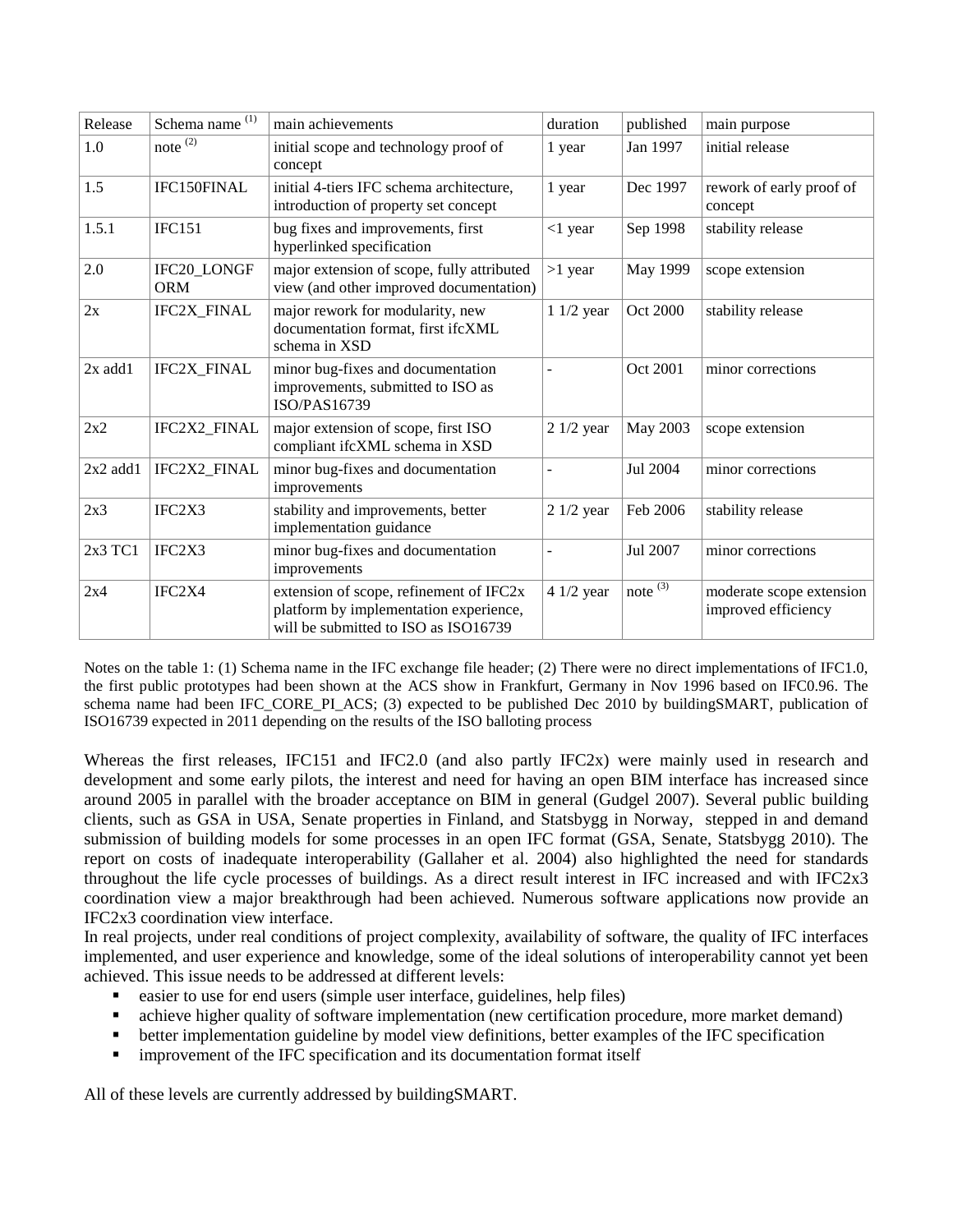- Issue 1 is in the focus of the Information Delivery Manual (IDM) developments, currently registered as ISO/DIS 29481-1. The main focus here is the creation of formal Exchange Requirements ER. Even more practical the initiative to harmonize IFC import/export user interfaces should help practitioners to understand the proper usage of IFC to support different work flows,
- Issue 2 is the main focus of the new IFC certification 2.0 procedure (buildingSMART 2010) that increases the rigidness and robustness of IFC certifications
- Issue 3 is targeted by the Model View Definition framework and the work on the "IFC2x3 Coordination View Version 2.0" (buildingSMART 2010, and
- Issue 4 as part of the objectives for the next IFC release.

The paper concentrates only on this latter part.

# **3. OBJECTIVES**

The first objective for the development process of IFC2x4 has been "to put quality over speed". It allows the industry the time and stability to first embrace the current IFC2x3 baseline. At the same time it gives sufficient time to the IFC development team and all supporting groups to both introduce and validate the new concepts. All together IFC2x4 marks the longest development cycle and review period in IFC history [\(figure 2\)](#page-3-0).

| $\vert$ No $\vert$ | <b>IFC Release Development</b> | 2004<br>2005 |    |    |    | 2006 |    |    |    | 2007 |    |    |    | 2008 |    |    |    | 2009 |    |    |    | 2010 |    |      |    |               |
|--------------------|--------------------------------|--------------|----|----|----|------|----|----|----|------|----|----|----|------|----|----|----|------|----|----|----|------|----|------|----|---------------|
|                    |                                | Q4           | Q1 | Q2 | Q3 | Q4   | Q1 | Q2 | Q3 | Q4   | Q1 | Q2 | Q3 | Q4   | Q1 | Q2 | Q3 | Q4   | Q1 | Q2 | Q3 | Q4   | Q1 | $Q2$ | Q3 | $\mathsf{Q4}$ |
| $\overline{1}$     | IFC <sub>2x3</sub>             |              |    |    |    |      |    |    |    |      |    |    |    |      |    |    |    |      |    |    |    |      |    |      |    |               |
|                    | 2   IFC2x3 TC1                 |              |    |    |    |      |    |    |    |      |    |    |    |      |    |    |    |      |    |    |    |      |    |      |    |               |
|                    | $3$   IFC2x4                   |              |    |    |    |      |    |    |    |      |    |    |    |      |    |    |    |      |    |    |    |      |    |      |    |               |
| $\overline{4}$     | IFC2x4 pre-alpha               |              |    |    |    |      |    |    |    |      |    |    |    |      |    |    |    |      |    |    |    |      |    |      |    |               |
| $5\overline{)}$    | IFC2x4 alpha                   |              |    |    |    |      |    |    |    |      |    |    |    |      |    |    |    |      |    |    |    |      |    |      |    |               |
| 6                  | IFC2x4 beta 1                  |              |    |    |    |      |    |    |    |      |    |    |    |      |    |    |    |      |    |    |    |      |    |      |    |               |
| $\overline{7}$     | IFC2x4 beta 2                  |              |    |    |    |      |    |    |    |      |    |    |    |      |    |    |    |      |    |    |    |      |    |      |    |               |
| 8                  | IFC2x4 beta 3                  |              |    |    |    |      |    |    |    |      |    |    |    |      |    |    |    |      |    |    |    |      |    |      |    |               |
| 9                  | IFC2x4 RC1                     |              |    |    |    |      |    |    |    |      |    |    |    |      |    |    |    |      |    |    |    |      |    |      |    |               |
| 10                 | IFC2x4 RC2                     |              |    |    |    |      |    |    |    |      |    |    |    |      |    |    |    |      |    |    |    |      |    |      |    |               |
| $\parallel$ 11     | IFC2x4 Final                   |              |    |    |    |      |    |    |    |      |    |    |    |      |    |    |    |      |    |    |    |      |    |      |    |               |

Figure 2: IFC2x4 release cycle

<span id="page-3-0"></span>The second objective is to obtain the full ISO international standard recognition with IFC2x4. After obtaining the status of an ISO/PAS in 2005 with IFC2x a decision had to be made on how to continue after the 3 year period of validity of a Publicly Available Specification. In 2008 a New Work Item NWI had been requested to transpose IFC into a full International Standard IS. This process is now under way with the first release candidate of IFC2x4 and should be finished in 2011.

The third objective is to include several new concepts that had been missing from the previous IFC specifications and had been identified and prepared by IFC extension development projects:

- IFG necessary BIM information to connect to GIS world
- $\blacksquare$  IFD extension to enable external references to dictionaries
- PM4 standardized base quantities for spaces and building elements
- $\blacksquare$  EL2 electrical installations in buildings
- ST6 CIS/2 to IFC harmonization and extensions for structural steel, timber and precast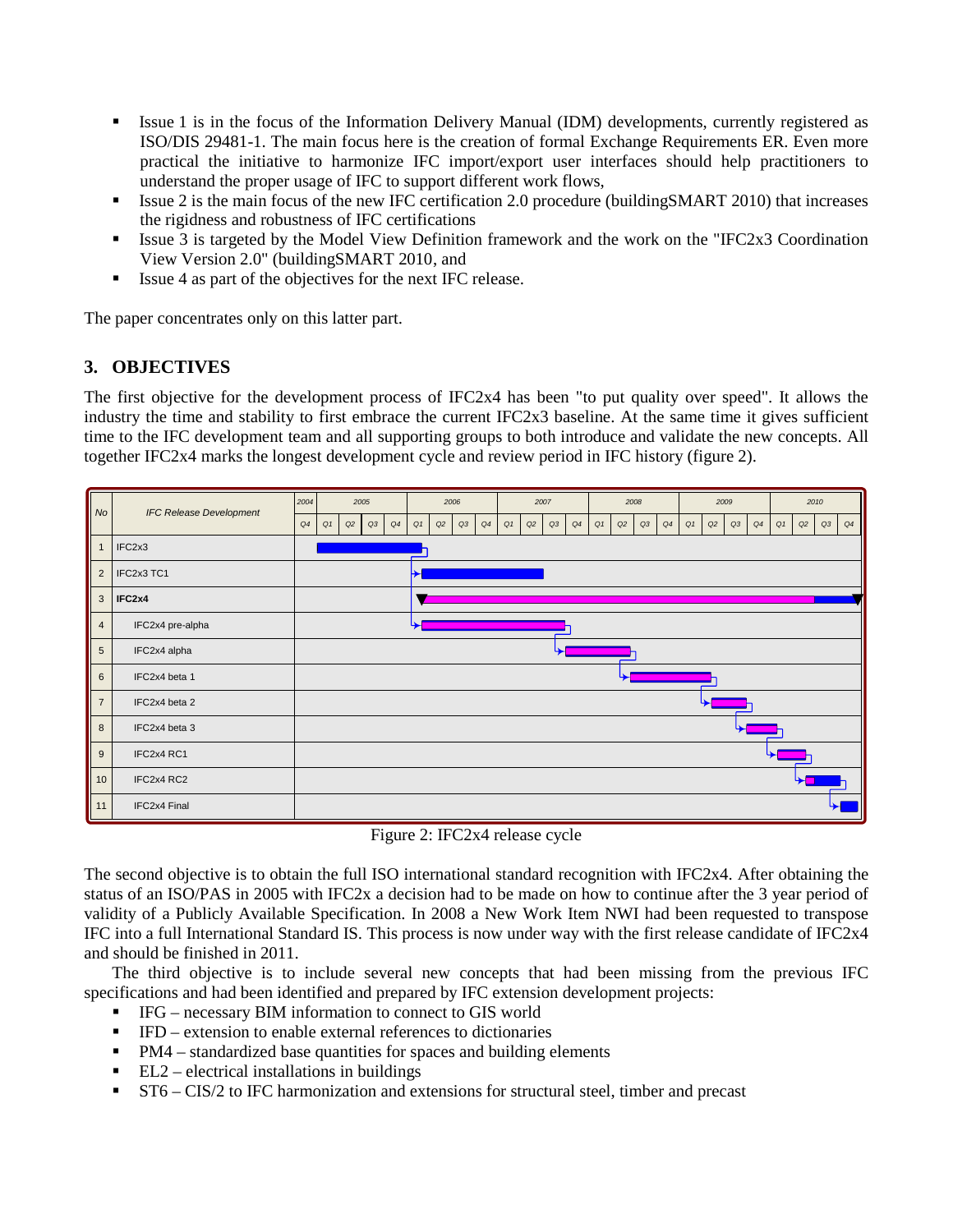The extended scope targets support for connecting building models with GIS systems and to add site layout to the building model, to enable the reference from any property to an external dictionary server, to address well defined base quantities for all building elements and spaces that are in current scope, expand the support for electrical design and for the various parts of structural modeling, analysis and detailing.

The forth objective is to validate and improve the current IFC2x3 based definitions by incorporating the lessons learnt from implementation and usage and from an intensive multi-stage review process. Until now about 1100 individual issues have been addressed, all logged in the IFC development online issue database (http://www.iai-tech.org/jira). Updates to the existing part of IFC had been made upward compatible for the scope of the IFC2x3 coordination view.

The fifth objective is to make the "non-core" parts of IFC more efficient and easier to use. This includes the scheduling part (tasks and work schedules), the construction resource part (labor, material, equipment), the construction costs part (cost schedules, cost items), and their interrelationships among each other and with the 3D BIM. Although most of the basic definitions exist already before, several research prototypes, e.g. examined in the European R&D project InPro (InPro), highlighted that the IFC schema constructs are often unnecessarily complex, not efficient and often poorly documented. Since full support of 4D and 5D models is an important part of the scope statement of IFC2x4, those parts had been extensively reworked and improved.

The sixth objective is to achieve a higher consistency throughout the whole IFC schema, i.e. to use the same modeling concepts such as composition, realization, typing, etc. relationships regardless of whether it is about building elements, distribution systems, cost items, construction schedules, etc. This let e.g. to symmetrical data schema of types and occurrences.

Finally the seventh objective is to provide easier access to the specification, better readability, more examples, in general: an improved documentation of the IFC2x4 standard. This goal is aligned with the second objective to obtain a full ISO recognition. IFC2x4 has to obey to the strict ISO documentation rules.

Related to this objective another novelty is introduced with IFC2x4 - multilingual descriptions, where the IFC specification would be visible in a user interface to an end users. This includes multilingual names and descriptions for IFC properties that are defined in an own XML based Property Set Definition PSD schema.

# **4. WHAT'S NEW**

The following section can only provide a general overview of the enhancements that will come with IFC2x4. For more detailed descriptions see the "what's new" section of the IFC2x4 documentation (Liebich et al. 2010).

#### **Core definitions**

- synchronization of the specialization tree of object occurrences and object types where applicable
- decomposition of object types into parts and support of "deep copy", i.e. creating of decomposed object occurrences (example: the support beam type consists of a beam and a cantilever as parts, the many positioned occurrences of this support beam have a beam occurrence part and a cantilever part still connected to and sharing from the type parts)
- project library concept to register all object types (aka families, styles), property templates and external object libraries that form part of the IFC data set

#### **Building elements**

- differentiation between the parameterized subset of a building element (i.e. shape within the current range of parameterization) and the general form - i.e. standard case subtypes for all major building elements
- cardinal points and axis representation for all longitudinal elements (beams, columns, members)
- new building element entities for shading devices and chimneys
- new building element system (e.g. for transportation or fenestration system)
- provision for voids added as own definition to support the architectural / building service collaboration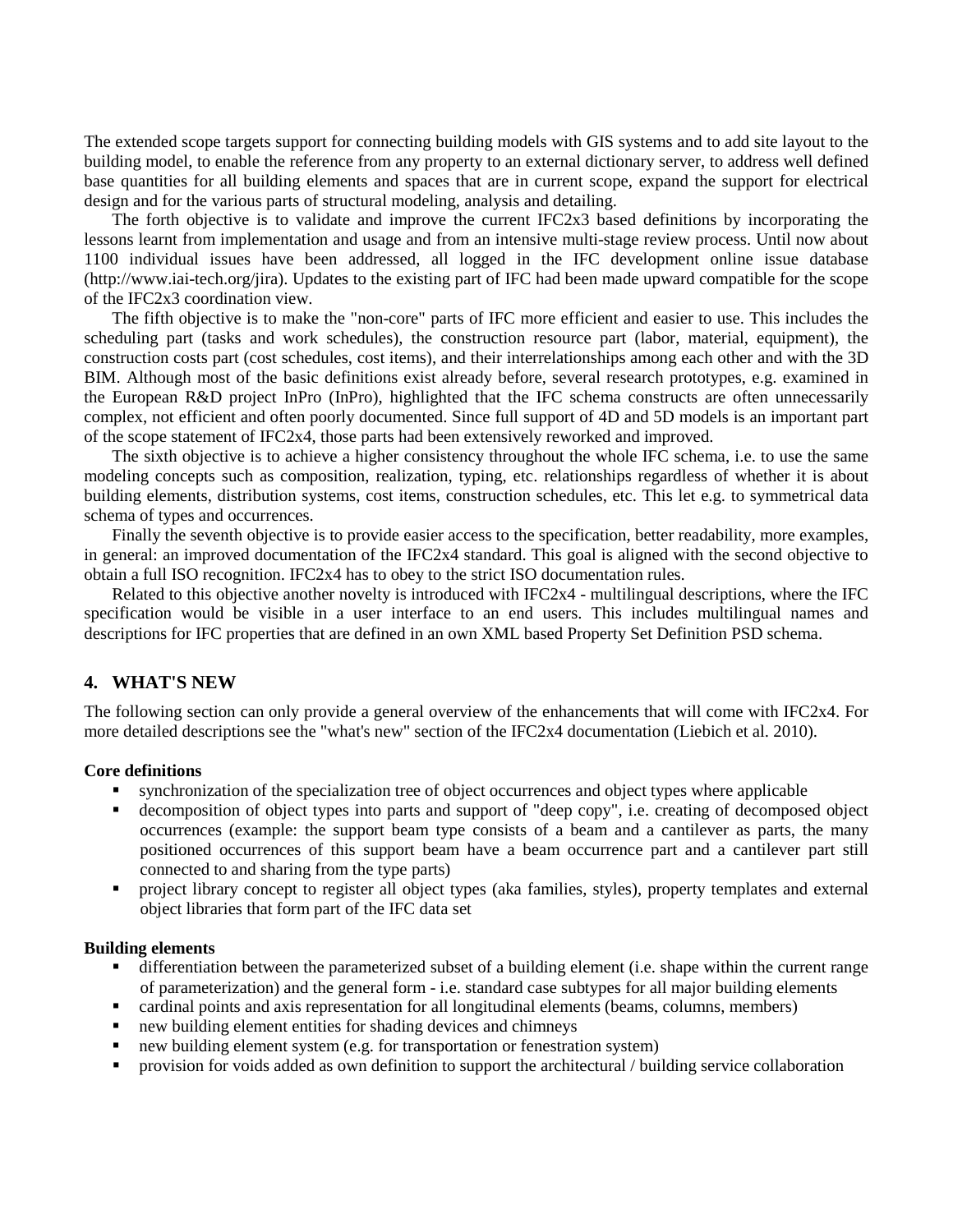## **Spatial elements**

- new entity for spatial zone, a zone with own location, shape and functional type
- enhanced support for space boundaries and thermal surfaces
- definition of external space (for air, earth and water), and external surfaces added

# **Building service elements**

- new distribution system definition for all major water, heating, cooling, fire protection, electrical and communication systems (among others)
- major completion of the building service component types with several new entities, such as interceptor, burner, audio visual appliance, electrical distribution board and numerous extensions to the predefined types
- $\blacksquare$  major improvements of the concept of ports and system connectivity

### **Structural analysis**

- clean up and simplification of the structural analysis definitions
- more complex members, such as curved surface members, and loads, such as distributed loads added

# **Connection to GIS**

- own provision for geographic elements with a connection to a feature catalog
- **•** projections of the Cartesian coordinate system of buildings onto geographic and map coordinate systems

### **Geometry**

- manifold boundary representation to include b-spline surfaces NURBS
- non-planar bounded surfaces
- $\blacksquare$  tapered extrusions and revolutions

#### **Property sets**

multi-lingual xml-based property set definition files

#### **Element quantities**

- base quantities, separate multi-lingual xml-based base quantity configuration files
- related to it, environmental impact indicators and values added

#### **Material**

- material assignment enhanced to address different cross section parts and general material constituents
- material definition for layered or profiled components to include vertical offsets

#### **Processes**

- addition of process types or templates to include a library of standard processes
- great simplification of assigning task time and duration to tasks, milestones, events
- addition of a work calendar to define different working times
- significant reduction of model footprint for 4D models

#### **Costs**

- great simplification of defining and assigning cost schedules and cost items
- **s** significant reduction of model footprint for 5D models

#### **Construction resources**

- addition of construction resource types to support a library of standard resources
- **improving the assignment of construction resources to schedules and costs**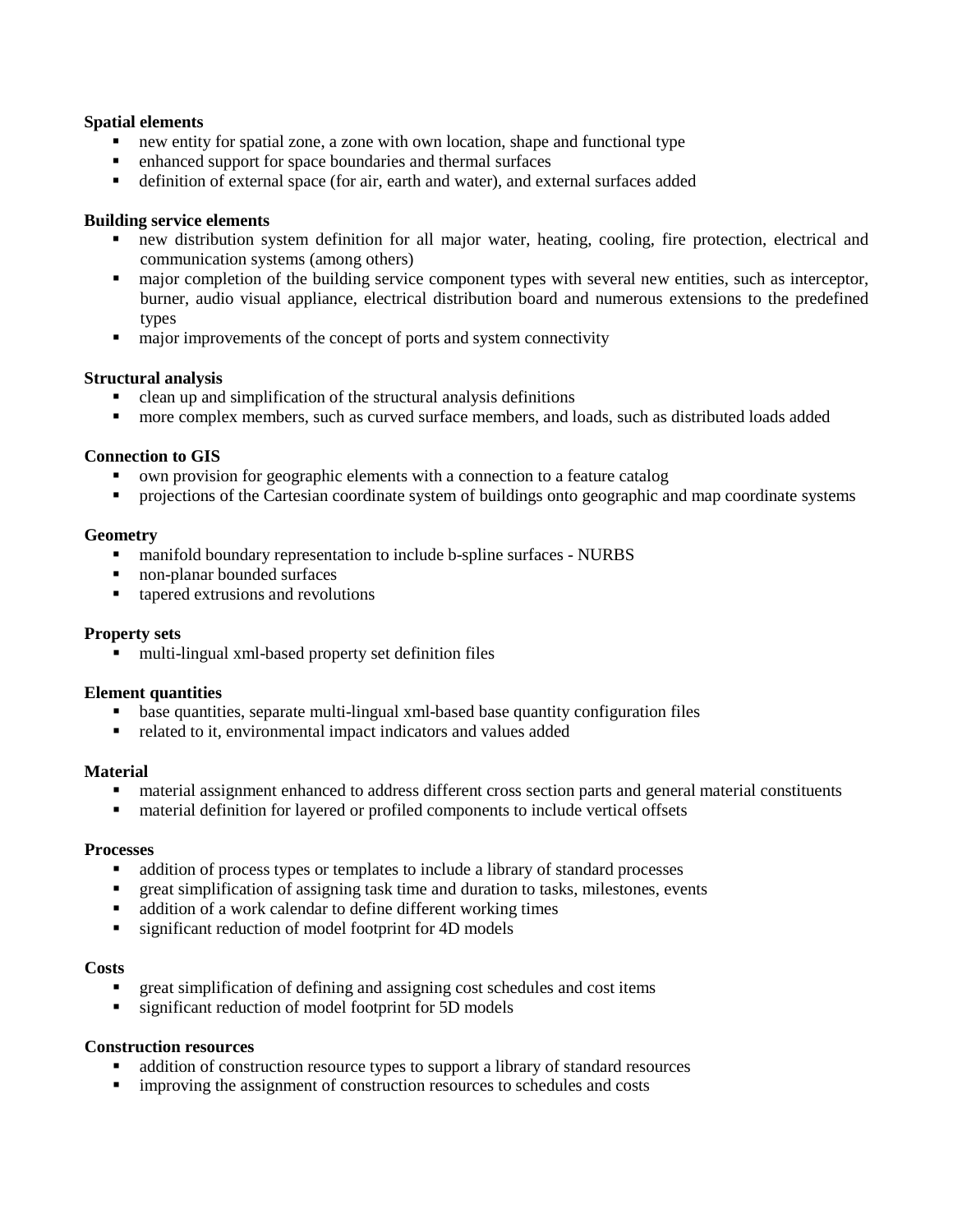

Figure 3: new documentation format for IFC2x4

# **Classification**

- simplification of classification definitions and references
- can be assigned to properties as well

#### **Date and time**

- switch to the ISO8601 definition of date, time and duration
- significant reduction of model footprint, even more so for ifcXML implementations

A general cross area improvement has been achieved by putting great efforts into improving and extending the documentation. Numerous examples and instantiation diagrams have been added, and the new documentation format also adds a general introduction, basic definitions and general concepts supported by IFC2x4. The often mentioned steep learning curve required for an initial understanding of IFC should be lowered by the new release.

# **5. WHAT'S EXPECTED NEXT**

The last steps until final release of IFC2x4 include a last quality assurance round with a public review process and resolving the remaining bugs identified. A major work item is to satisfy the ISO documentation requirements.

At the same time early prototypes are tested. This includes the new areas of improved support for work plans and schedules, construction resources and structural elements. Results of early prototypes will be verified and used to enhance the documentation with example data sets.

The research community is asked to contribute to the early testing programme of IFC2x4 and to report back any findings and limitations. It is also expected that those research groups that develop open-source tools would start test implementations soon.